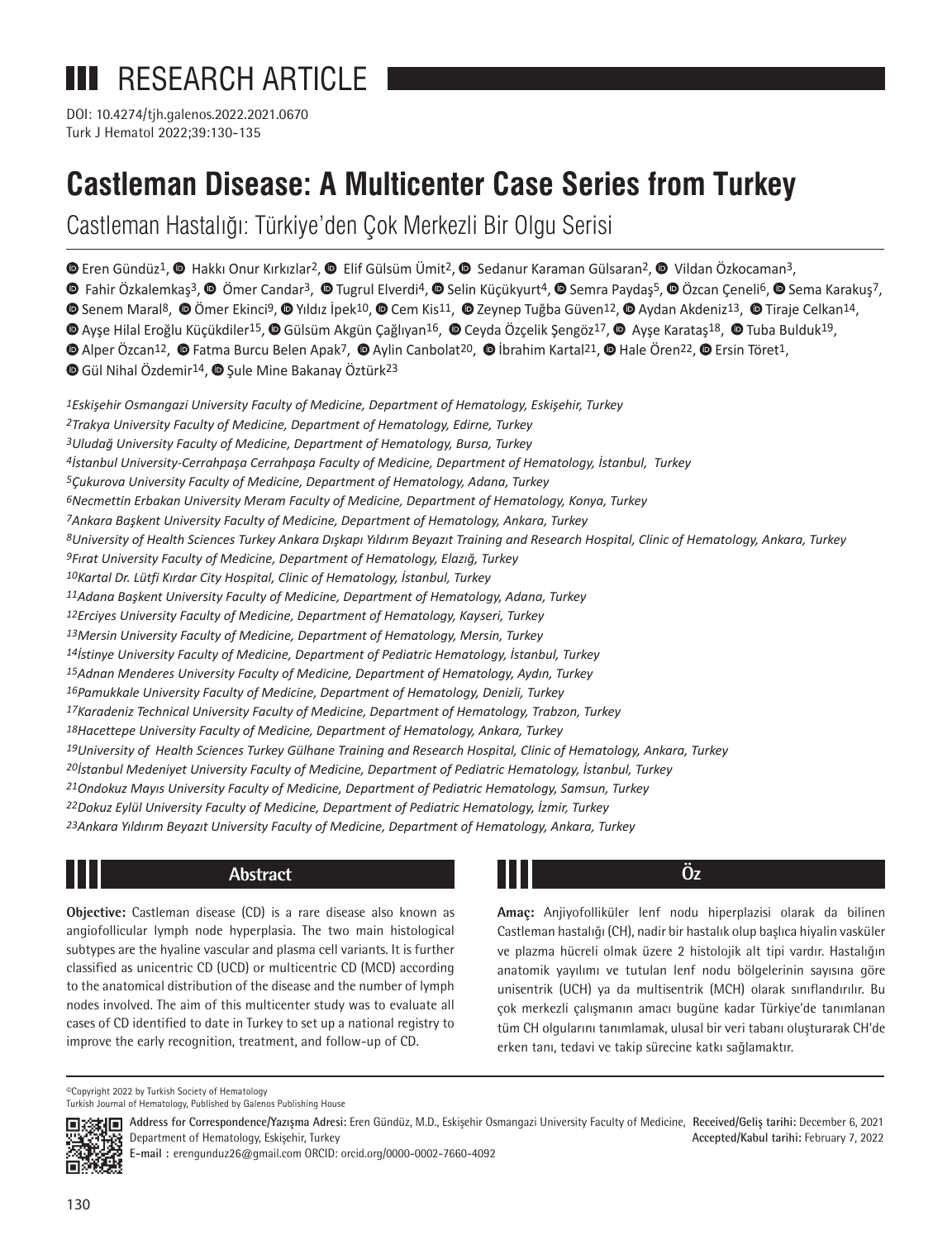**Materials and Methods:** Both adult (n=130) and pediatric (n=10) patients with lymph node or involved field biopsy results reported as CD were included in the study. Patients' demographic information, clinical and laboratory characteristics, imaging study results, treatment strategies, and clinical outcomes were evaluated retrospectively.

**Results:** A total of 140 patients (69 male and 71 female) with a diagnosis of UCD  $(n=73)$  or MCD  $(n=67)$  were included. The mean age was 39 years in the UCD group and 47 years in the MCD group. Female patients were more common in the UCD group. The most common histological subtype was hyaline vascular for both UCD and MCD patients. Asymptomatic patients were more common in the UCD group. Anemia, elevations of acute phase reactants, and hypoalbuminemia were more common in the MCD group. The most commonly used treatment strategies for UCD were surgical excision, rituximab, and radiotherapy, respectively. All UCD patients were alive at a median of 19.5 months of follow-up. The most commonly used treatment strategies for MCD were methyl prednisolone, R-CHOP, R-CVP, and rituximab. Thirteen MCD patients had died at a median of 34 months of follow-up.

**Conclusion:** This study is important in presenting the patient characteristics and treatment strategies for CD from Turkey, with the potential of increasing awareness about CD. Treatment data may help in making decisions, particularly in countries that do not have access to siltuximab. However, larger prospective studies are needed to make definitive conclusions.

**Keywords:** Castleman disease, Unicentric, Multicentric, Treatment

# **Abstract Öz**

**Gereç ve Yöntemler:** Çalışmaya lenf nodu ya da tutulan alandan yapılmış biyopsi sonucu CH olarak rapor edilen hem erişkin (n=130) hem de pediyatrik (n=10) hastalar dahil edildi. Hastaların demografik bilgileri, klinik ve laboratuvar özellikleri, görüntüleme bulguları, aldıkları tedaviler ve tedavi sonuçları geriye dönük olarak değerlendirildi.

**Bulgular:** Dahil edilen 140 hastanın 69'u kadın, 71'i erkekti. Yetmiş üç hasta UCH, 67 hasta MCH olarak sınıflandırılmıştı. Yaş ortalaması UCH'de 39, MCH'de 47 yıl idi. Kadın hastalar UCH'de daha fazlaydı. Hem UCH hem de MCH için en sık histolojik alt tip hiyalin vaskülerdi. Asemptomatik hastalar UCH'de daha fazlaydı. Anemi, akut faz reaktanı yüksekliği ve hipoalbuminemi MCH'de daha sıktı. UCH'de en sık uygulanan tedaviler sırasıyla cerrahi eksizyon, rituksimab ve radyoterapiydi. Median 19,5 aylık takipte tüm UCH'li hastalar hayattaydı. MCH'de 1. basamak tedaviler metil prednizolon, R-CHOP, R-CVP ve rituksimab idi. Median 34 aylık takipte 13 MCH'li hasta kaybedilmişti.

**Sonuç:** Çalışmamız Türkiye'deki CH hastalarının özellikleri ve tedavi yaklaşımlarını yansıtması açısından önemli olup hastalıkla ilgili farkındalığın arttırılması potansiyeline sahiptir. Tedavi verileri özellikle ülkemizde olduğu gibi siltuksimaba ulaşımı zor olan ülkelerde tedavi seçimi konusunda fikir verebilir. Kesin sonuçlar çıkarmak için büyük ölçekli prospektif çalışmalara ihtiyaç vardır.

**Anahtar Sözcükler:** Castleman hastalığı, Unisentrik, Multisentrik, Tedavi

### **Introduction**

Castleman disease (CD), also known as angiofollicular lymph node hyperplasia or giant lymph node hyperplasia, was first described in 1954 [1,2,3,4]. The two main histological subtypes are the hyaline vascular and plasma cell variants, and a mixed variant is seen occasionally [5]. It is further classified as unicentric CD (UCD) or multicentric CD (MCD) according to the anatomical distribution of the disease and the number of lymph nodes involved [6,7]. The estimated incidence is approximately 25 cases per million person-years, which represents fewer than 5200 cases per year in the United States [8,9].

Classically, MCD presents with lymphadenopathy affecting multiple lymph node stations and is associated with systemic symptoms such as fever, weight loss, and fatigue, driven by interleukin-6 and other cytokines. MCD has been subclassified into human herpesvirus-8 (HHV-8)-associated MCD; polyneuropathy, organomegaly, endocrinopathy, monoclonal plasma cell disorder, skin changes (POEMS)-associated MCD; and idiopathic MCD (iMCD). UCD, on the other hand, involves a single enlarged lymph node or multiple enlarged lymph nodes within a single lymph node region. The diagnosis of UCD is frequently incidental and the lymphadenopathy is often asymptomatic. However, some patients present with symptoms resulting from compression of vital structures (e.g., the airways, neurovascular bundles, or ureters), whereas others will experience iMCDlike inflammatory syndromes. UCD is virtually always HHV-8 negative, but rare positive cases have been reported [6].

The aim of this multicenter study is to evaluate all cases of CD identified to date in Turkey to set up a national registry to improve the early recognition, treatment, and follow-up of this disease.

#### **Materials and Methods**

We included all patients with a diagnosis of CD based on the histopathological analysis of a lymph node or other affected area. Information about the patients was collected retrospectively and included patients' demographic information, treatment strategy, clinical outcome, and the results of laboratory and imaging studies. Data were collected between April 2018 and August 2020 and the dates of diagnoses were between 2002 and 2020.

The study was approved by the local ethics committee of Eskişehir Osmangazi University.

#### **Statistical Analysis**

We stratified our patient population based on centricity and compared baseline clinical characteristics. Categorical variables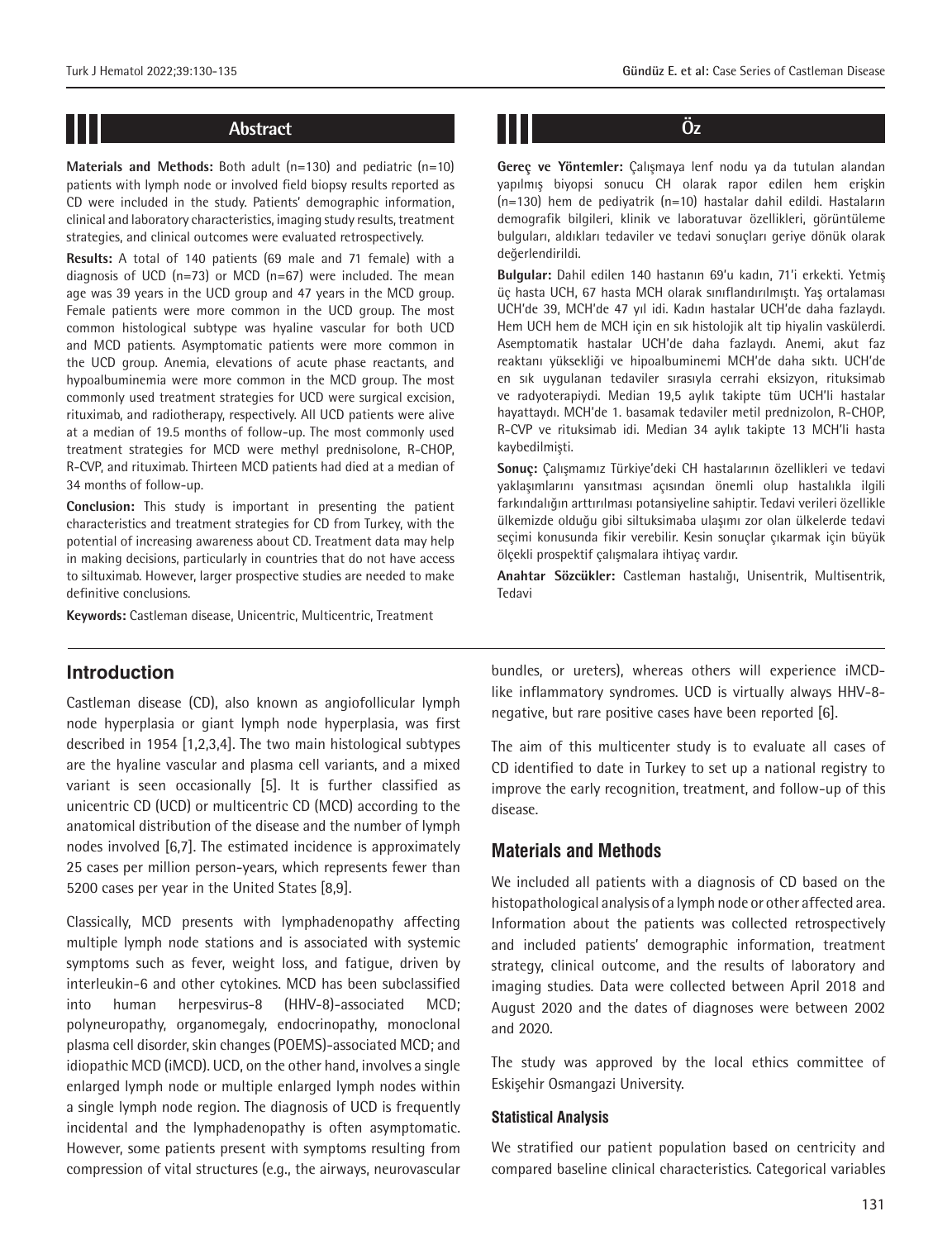are reported as counts and percentages; parametric continuous variables are reported as means and standard deviations. Nonparametric continuous variables are reported as medians and interquartile ranges. To determine differences between cohorts for categorical variables, we used chi-square and Fisher exact tests. To determine differences for nonparametric continuous variables, we used the Mann-Whitney U test. Finally, to determine differences for parametric continuous variables, we used the Student t-test. We also constructed Kaplan-Meier survival curves for patients with UCD and MCD. All p-values are two-tailed with a significance level of 0.05 reflecting statistical significance. We performed the statistical analysis using IBM SPSS Statistics 21.0 for Windows (IBM Corp., Armonk, NY, USA).

### **Results**

A total of 140 patients (69 male and 71 female) from 21 centers with a diagnosis of UCD (n=73) or MCD (n=67) were included in the study. Patients were younger and female patients were more common in the UCD group than the MCD group. The most common histological type by lymph node biopsy was hyaline vascular. Symptoms at diagnosis were similar between the

two groups except for fatigue, anorexia, fever, diarrhea, and affected inguinal lymph nodes. Asymptomatic patients were more common in the UCD group.

Physical examinations revealed significant differences between the presence of hepatomegaly, splenomegaly, and affected submandibular, axillary, and inguinal lymph nodes in the UCD and MCD groups. Affected lymph nodes in the UCD group were most frequently found in the submandibular region (n=5, 17.2%) (Table 1).

Serum C-reactive protein (CRP) level was increased in 15 (36.6%) patients and elevated immunoglobulin (Ig) G was observed in 6 (18.8%) patients.

Imaging studies performed for patients with UCD included neck computed tomography (CT) for 39 (56.5%), thorax CT for 43 (50%), abdominopelvic CT for 38 (46.9%), and positron emission tomography (PET)/CT for 31 (44.3%) patients. Lymphadenopathy was observed in the cervical area for 19 (44.2%), intrathoracic area for 8 (20.5%), and abdominopelvic area for 14 (28.6%) patients (Table 2).

| Table 1. Clinical characteristics of the patients. |                   |                     |              |  |  |
|----------------------------------------------------|-------------------|---------------------|--------------|--|--|
|                                                    | Unicentric (n=73) | Multicentric (n=67) | $\mathbf{p}$ |  |  |
| Age at diagnosis (years)                           | $38.95 \pm 16.06$ | $48.61 \pm 19.45$   | 0.002        |  |  |
| Sex ratio (female/male)                            | 45/28             | 26/41               | 0.009        |  |  |
| Histological subtype                               |                   |                     |              |  |  |
| Hyaline vascular                                   | 53 (72.6%)        | 26 (37.9%)          | < 0.001      |  |  |
| Plasma cell                                        | 11 (15.1%)        | 22 (33.3%)          | < 0.001      |  |  |
| Mixed                                              | $5(6.8\%)$        | $5(7.6\%)$          | < 0.001      |  |  |
| Unknown                                            | $4(5.5\%)$        | 14 (21.2%)          | < 0.001      |  |  |
| Most frequent symptoms at diagnosis                |                   |                     |              |  |  |
| Fatigue                                            | 15 (35.7%)        | 27 (64.3%)          | 0.015        |  |  |
| Anorexia                                           | $4(22.2\%)$       | 14 (77.8%)          | 0.012        |  |  |
| Fever                                              | $4(21.1\%)$       | 15 (78.9%)          | 0.007        |  |  |
| Weight loss                                        | 11 (40.7%)        | 16 (59.3%)          | 0.266        |  |  |
| Sweating                                           | $6(40\%)$         | $9(60\%)$           | 0.451        |  |  |
| Cough                                              | $6(37.5\%)$       | 10 (62.5%)          | 0.311        |  |  |
| Diarrhea                                           | $0(0\%)$          | 4 (100%)            | 0.048        |  |  |
| Cervical lymph node involvement                    | 22 (53.7%)        | 19 (46.3%)          | 1.000        |  |  |
| Axillary lymph node involvement                    | $6(31.6\%)$       | 13 (68.4%)          | 0.085        |  |  |
| Inguinal lymph node involvement                    | $2(16.7\%)$       | 10 (83.3%)          | 0.021        |  |  |
| Abdominal pain                                     | 19 (66.7%)        | $5(33.3\%)$         | 0.359        |  |  |
| Physical examination                               |                   |                     |              |  |  |
| Hepatomegaly                                       | $7(25.9\%)$       | 20 (74.1%)          | 0.004        |  |  |
| Splenomegaly                                       | $3(9.7\%)$        | 28 (90.3%)          | 0.012        |  |  |
| Submandibular lymph node involvement               | $5(17.2\%)$       | 24 (82.8%)          | < 0.001      |  |  |
| Submental lymph node involvement                   | $1(14.3\%)$       | 6 (85.7%)           | 0.053        |  |  |
| Supraclavicular lymph node involvement             | $4(26.7\%)$       | 11 (73.3%)          | 0.064        |  |  |
| Axillary lymph node involvement                    | 7 (15.9%)         | 37 (84.1%)          | < 0.001      |  |  |
| Inquinal lymph node involvement                    | $3(7.9\%)$        | 35 (92.1%)          | < 0.001      |  |  |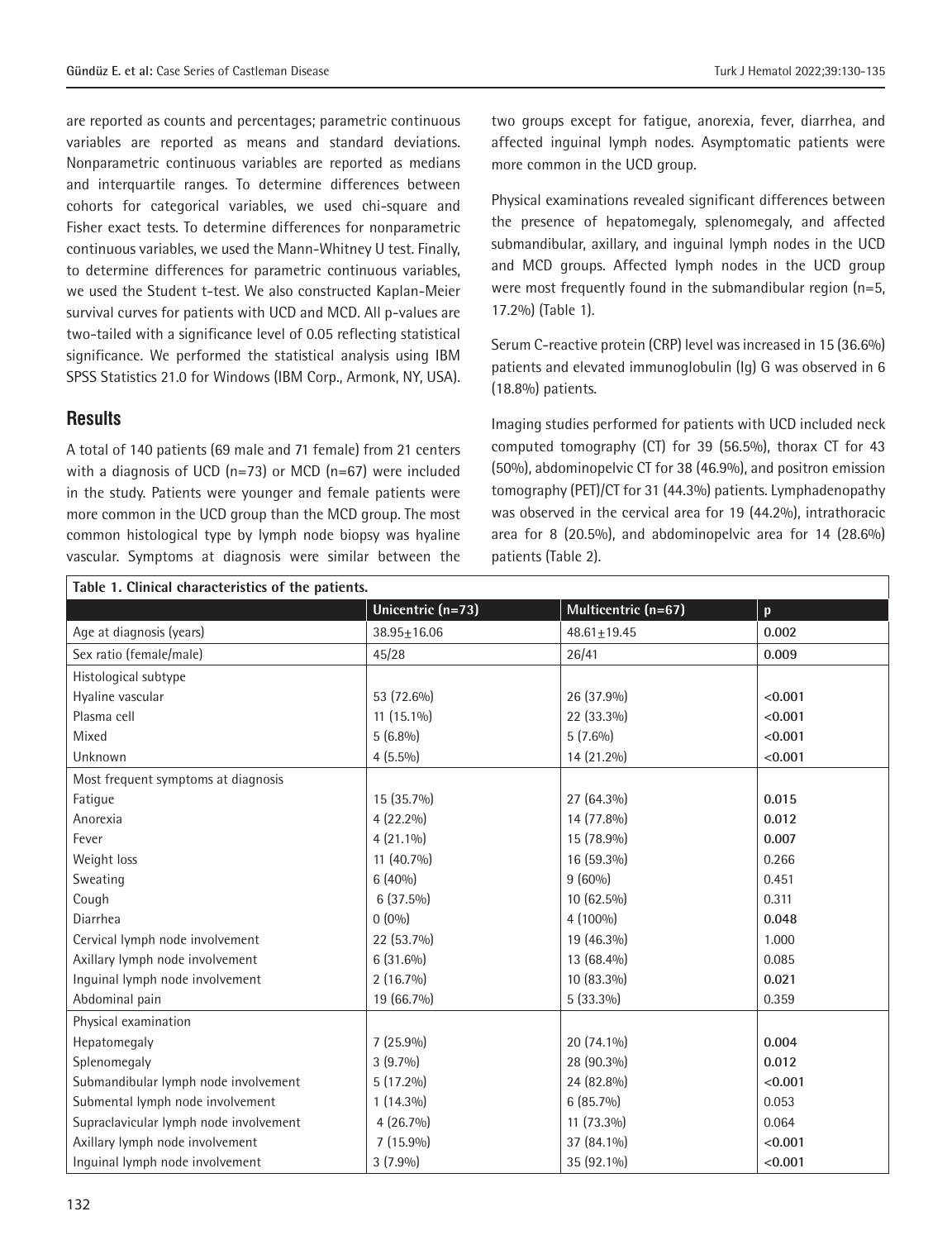The most common first-line treatment in cases of UCD was surgical excision, followed by rituximab and radiotherapy. Thirty-nine patients were followed without treatment (Table 3). Twenty-eight (87.5%) patients were in complete remission and 3 (9.4%) patients were in partial remission after first-line treatment. Response to first-line treatment was not evaluated for 2 (6.3%) patients. Only 3 patients needed a second-line treatment and their treatment responses were complete remission. Second-line therapies were radiotherapy (n=1), cyclosporine  $(n=1)$ , and chemoimmunotherapy  $(R-ESHAP)$   $(n=1)$ . At the last evaluation after a median follow-up of 19.5 (range: 7-52.5) months, all patients with UCD were alive (Figure 1).

The most common histological type of CD by lymph node biopsy was also the hyaline vascular type in cases of MCD. Coronary artery disease, chronic renal failure, and solid malignancy were more common in the MCD group, possibly due to the older mean age of this group. Kaposi sarcoma was reported for two MCD patients.

The most common symptoms and physical examination findings were reported as fever (n=15, 78.8%), affected inguinal lymph nodes (n=10, 83.3%), hepatomegaly (n=20, 74.1%), splenomegaly (n=28, 90.3%), arthralgia (n=2, 40%), abdominal pain ( $n=5$ , 33.3%), fatique ( $n=27$ , 33.3%), and diarrhea ( $n=4$ , 100%). Serum CRP levels were increased in 26 (63.4%) cases. Elevated IgG levels were detected in 26 (81.3%) patients. Anemia, thrombocytopenia, elevated erythrocyte sedimentation rate, and hypoalbuminemia were more common in the MCD group than the UCD group.

Imaging studies performed for MCD patients included neck CT for 30 (43.5%), thorax CT for 43 (50%), abdominopelvic CT for 43 (53.1%), and PET/CT for 39 (55.7%). Lymphadenopathy was identified in the cervical area for 24 (55.8%) patients, the intrathoracic area for 31 (79.5%), and the abdominopelvic area for 35 (71.4%). Most of the affected lymph nodes identified by thorax and abdominopelvic CT were smaller than 5 cm in diameter.

 $SUV_{\text{max}}$  values in PET/CT were similar between the two groups and most commonly below 6. However, PET/CT positivity was more common in the MCD group.



**Figure 1.** Survival curves of patients.

1: Unicentric Castleman disease, 2: Multicentric Castleman disease.

| Table 2. Laboratory characteristics of the patients.                                                                                                                                                                                      |                   |                     |              |  |  |
|-------------------------------------------------------------------------------------------------------------------------------------------------------------------------------------------------------------------------------------------|-------------------|---------------------|--------------|--|--|
|                                                                                                                                                                                                                                           | Unicentric (n=73) | Multicentric (n=67) | $\mathbf{p}$ |  |  |
| Laboratory findings                                                                                                                                                                                                                       |                   |                     |              |  |  |
| Anemia                                                                                                                                                                                                                                    | 19 (34.5%)        | 36 (65.5%)          | 0.002        |  |  |
| Lymphopenia                                                                                                                                                                                                                               | $8(50\%)$         | $8(50\%)$           | 0.884        |  |  |
| Thrombocytopenia                                                                                                                                                                                                                          | $2(13.3\%)$       | 13 (80.9%)          | 0.003        |  |  |
| <b>Elevated ESR</b>                                                                                                                                                                                                                       | $9(19.1\%)$       | 38 (80.9%)          | < 0.001      |  |  |
| <b>Elevated CRP</b>                                                                                                                                                                                                                       | 15 (36.6%)        | $26(63.4\%)$        | 0.048        |  |  |
| Elevated β2 microglobulin                                                                                                                                                                                                                 | $11(25.6\%)$      | 32 (74.4%)          | < 0.001      |  |  |
| Hypoalbuminemia                                                                                                                                                                                                                           | $3(9.1\%)$        | $30(90.9\%)$        | < 0.001      |  |  |
| Elevated IgG                                                                                                                                                                                                                              | $6(18.8\%)$       | 26 (81.3%)          | < 0.001      |  |  |
| Elevated IqA                                                                                                                                                                                                                              | $1(5\%)$          | 19 (95%)            | < 0.001      |  |  |
| HHV-8 positivity                                                                                                                                                                                                                          | $0(0\%)$          | 13 (100%)           | < 0.001      |  |  |
| <b>HIV</b> positivity                                                                                                                                                                                                                     | $0(0\%)$          | $0(0\%)$            | 1.000        |  |  |
| Imaging studies                                                                                                                                                                                                                           |                   |                     |              |  |  |
| Lymph node in neck CT                                                                                                                                                                                                                     | 19 (44.2%)        | 24 (55.8%)          | 0.012        |  |  |
| Lymph node in thorax CT                                                                                                                                                                                                                   | $8(20.5\%)$       | $31(79.5\%)$        | < 0.001      |  |  |
| Lymph node in abdominopelvic CT                                                                                                                                                                                                           | 14 (28.6%)        | $35(71.4\%)$        | < 0.001      |  |  |
| Activity in PET/CT                                                                                                                                                                                                                        | 22 (36.1%)        | 39 (63.9%)          | < 0.001      |  |  |
| ESR: Erythrocyte sedimentation rate; CRP: C-reactive protein; IgG: immunoglobulin G; IgA: immunoglobulin A; HHV-8: human herpesvirus-8; HIV: human immunodeficiency virus; CT:<br>computed tomography; PET: positron emission tomography. |                   |                     |              |  |  |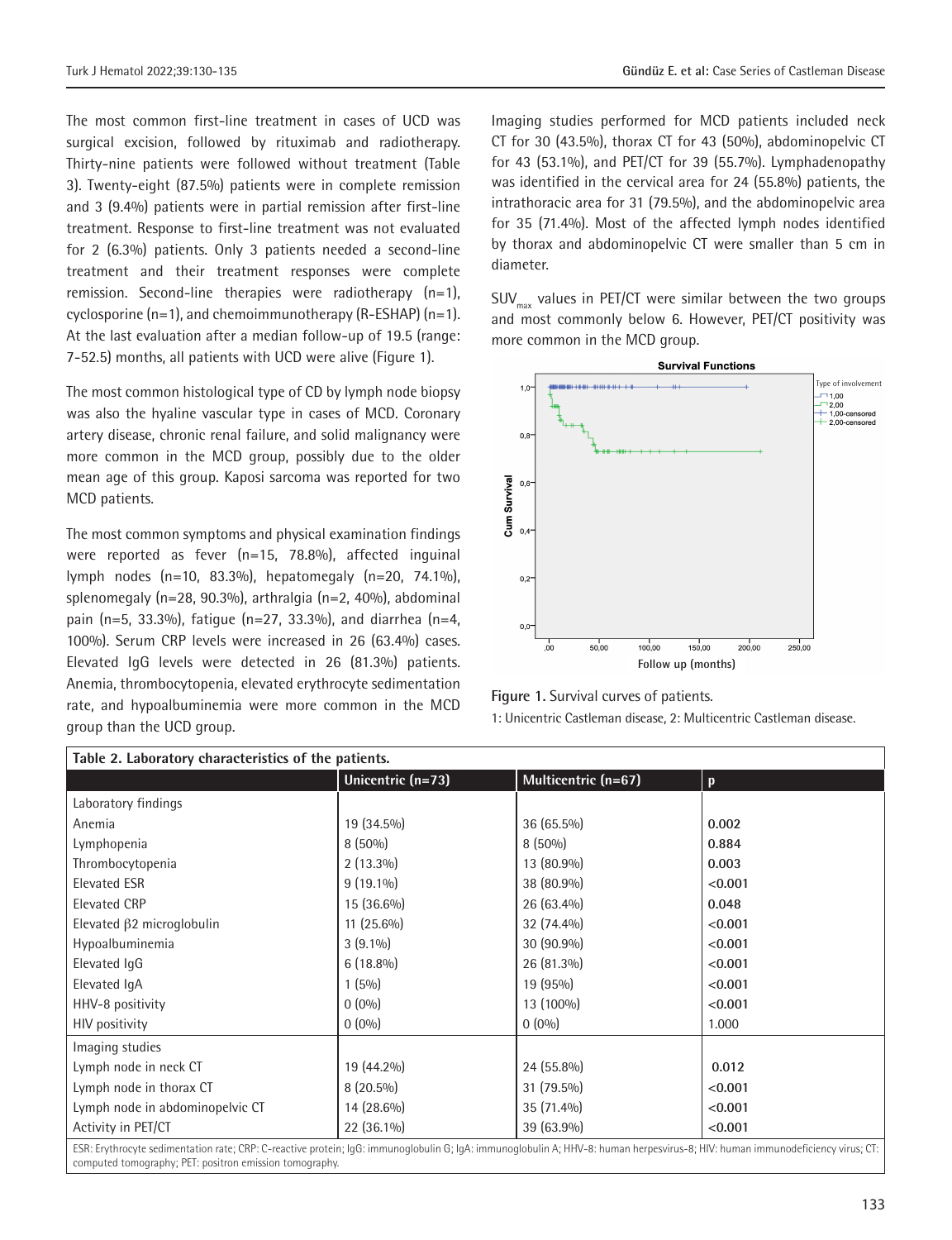Patients in the MCD group received methyl prednisolone (n=4, 10.5%) R-CHOP (n=5, 13.2%), R-CVP (n=3, 7.9%), CVP (n=4, 10.5%), CHOP (n=3, 7.9%), and rituximab (n=16, 42.1%) as first-line treatments (Table 2). Thirteen (37.1%) patients were in complete remission and 13 (37.1%) patients were in partial remission after first-line treatment. Five (14.3%) patients had progressive and 4 (11.4%) patients had stable disease. Response to first-line treatment was not evaluated for 3 patients in this group.

More patients in the MCD group needed second-line treatment compared to the UCD group  $(18.8\% \text{ vs. } 81.3\% \text{ p} = 0.021).$ Second-line treatments included combined chemotherapy (CVP, CHOP; n=5), chemoimmunotherapy (R-CVP, R-etoposide; n=3), rituximab  $(n=1)$ , lenalidomide  $(n=1)$ , tocilizumab  $(n=1)$ , and surgical excision (n=1). Treatment responses in these cases were progressive disease (n=1), complete remission (n=3), partial remission (n=6), and stable disease (n=4). Two MCD patients needed third-line (chemoimmunotherapy, tocilizumab) and 2 patients needed fourth-line (lenalidomide, methyl prednisolone) treatment. One patient underwent autologous hematopoietic stem cell transplantation as a fifth-line treatment and had stable disease at the time of evaluation.

At the last evaluation after a median follow-up of 34 (range: 10-59) months, 13 (34.2%) patients with MCD had died (Figure 1).

#### **Discussion**

In this study, our aim was to review the largest cohort and set up a national registry for a rare disease in Turkey. Another aim of the study was to increase the awareness about CD and prevent diagnostic delays.

UCD is reported in approximately 75% of cases of CD [10,11]. In our study, UCD patients accounted for 52% of all patients. The plasmablastic subtype is different from the three main histological types and is observed in HHV-8-positive patients [12]. The plasmablastic subtype was not reported among our patients, but the subtypes of several patients were not known.

Although Pribyl et al. [5] reported a marginal female predominance among patients with UCD, CD generally affects both sexes equally [1,13]. We found a significant female predominance among our patients with UCD. Patients with UCD tend to present in the second and fourth decades of life, being significantly younger than those with MCD, the latter of which has peak incidence in the sixth and seventh decades of life [7,13]. Our patients with MCD were older than the UCD patients but generally younger than MCD patients reported in the literature.

Systemic symptoms and laboratory abnormalities are more commonly reported in cases of MCD in the literature [2]. Our MCD patients also had more systemic symptoms and laboratory abnormalities than those with UCD.

Viral infections are postulated to play a role in the pathogenesis of CD; in particular, an association of HHV-8 with MCD is reported [14,15,16,17]. In a meta-analysis conducted by Talat et al. [2], HHV-8 was reported to be positive in 46 of 49 (93.9%) patients with MCD. HHV-8 was evaluated for 39 of our MCD patients and was found to be positive in 13 (33.3%) cases. Coinfections of HHV-8 and HIV are also commonly observed [14], but none of our patients were HIV-positive.

Upon histopathological examination, UCD predominantly consists of the hyaline vascular variant (90%), while in MCD the plasmacytoid variant is most commonly observed [16,18,19]. The hyaline vascular variant was the most common histopathological subtype in both our UCD and MCD groups.

PET/CT is the suggested imaging method if it can be performed [20]. Maximum SUV $_{\text{max}}$  values are reported as ranging from 3 to 8 in cases of CD and lymphoma should be suspected in the differential diagnosis if the value is above 8 [21,22]. In our study, PET/CT SUV $_{\text{max}}$  values were between 2.5 and 5.

MCD is a rare disease and no prospective randomized controlled trials have been performed. Therefore, treatment strategies are heterogeneous, particularly in cases of iMCD [23]. This heterogeneity was also observed in our study and our data were

| Table 3. First-line treatments of patients.                                                                                                   |                   |                     |  |  |
|-----------------------------------------------------------------------------------------------------------------------------------------------|-------------------|---------------------|--|--|
|                                                                                                                                               | Unicentric (n=34) | Multicentric (n=38) |  |  |
| First-line treatment                                                                                                                          |                   |                     |  |  |
| R-CHOP                                                                                                                                        | $1(2.9\%)$        | $5(13.2\%)$         |  |  |
| Rituximab                                                                                                                                     | $2(5.9\%)$        | 16 (42.1%)          |  |  |
| R-CVP                                                                                                                                         | $0(0\%)$          | $3(7.9\%)$          |  |  |
| Surgical excision                                                                                                                             | 28 (82.4%)        | $2(5.3\%)$          |  |  |
| Methyl prednisolone                                                                                                                           | $1(2.9\%)$        | $4(10.5\%)$         |  |  |
| <b>CVP</b>                                                                                                                                    | $0(0\%)$          | $4(10.5\%)$         |  |  |
| <b>CHOP</b>                                                                                                                                   | $0(0\%)$          | $3(7.9\%)$          |  |  |
| Radiotherapy                                                                                                                                  | $2(5.9\%)$        | $1(2.6\%)$          |  |  |
| R: Rituximab; CHOP: cyclophosphamide, doxorubicin, vincristine, methyl prednisolone; CVP: cyclophosphamide, vincristine, methyl prednisolone. |                   |                     |  |  |